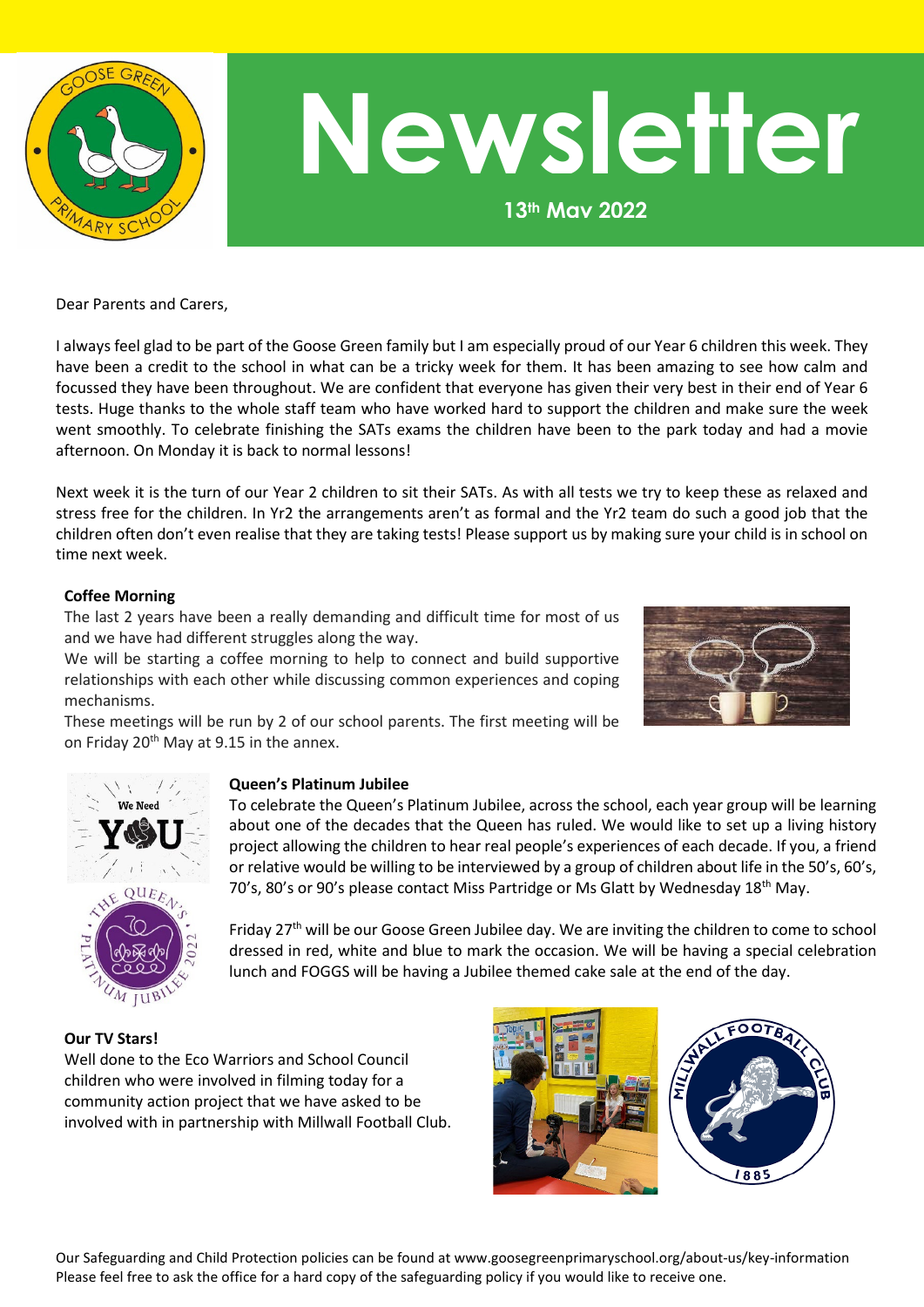

## **Dulwich Festival – Artist's Open House**

This weekend it is the Dulwich Festival Artist Open House event. There are lots of places you can visit free of charge to see the amazing range of art created in and around Dulwich. Local artist Katrina Adams, who designed our beautiful playground mural, has made some limited addition prints of images from the mural. They will be available 14/15 May 11am-6pm at 18 Ondine Road, SE15 4EB





**Learning Attribute Winners** Well done to our three winners this week:

Adam – for **Courage** and **Determination** – when learning his times tables.

Fabio – for **Determination –** Fabio has made great progress in writing due his determination.

Oteri – for **Collaboration** – for sharing good humour and being a good team member.



## Have a wonderful weekend!

Louise Partridge

## **Dates for your diary**

| Tue 17 <sup>th</sup> – Fri 20 <sup>th</sup> May | KS1 SATS week                                |
|-------------------------------------------------|----------------------------------------------|
| Wed 18 <sup>th</sup> May                        | Class photographs with school photographer   |
| Sun 22 <sup>nd</sup> May                        | FOGGS Fun Run at Alleyn's Upper Sports Field |
| Tue 24 <sup>th</sup> May                        | ***NO YEAR 2 MUSIC CLUB***                   |
| Friday 27 <sup>th</sup> May                     | Diamond Jubilee Celebration                  |
| $w/c$ 30 <sup>th</sup> May                      | <b>SCHOOL CLOSED - HALF TERM</b>             |

Our Safeguarding and Child Protection policies can be found at goosegreenprimaryschool.org/about us/key information/policies Please feel free to ask the office for a hard copy of the safeguarding policy if you would like to receive one.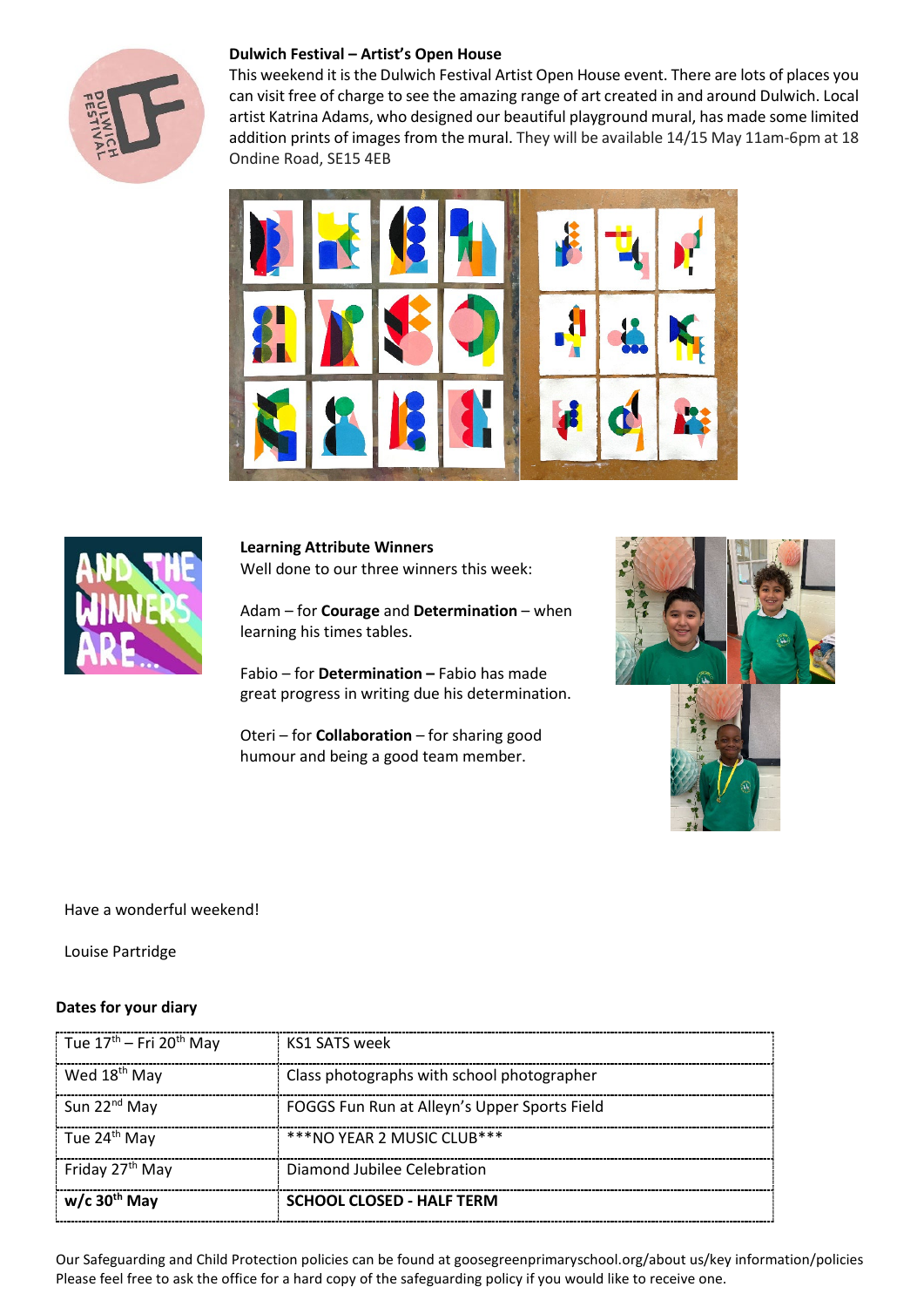| Sat 9 <sup>th</sup> July       | Goose Green 2022 Carnival                         |
|--------------------------------|---------------------------------------------------|
| w/c 11 <sup>th</sup> July      | Last week of Activity Clubs                       |
| Fri 15 <sup>th</sup> July      | <b>SCHOOL CLOSED - PARENT DAY</b>                 |
| Mon 18 <sup>th</sup> July      | Sports Day - Alleyn's Playing Field               |
| Wed 20 <sup>th</sup> July 1.30 | Last day of term!                                 |
| Mon 5 <sup>th</sup> Sept       | First day for children of 2022-2023 Academic Year |

## **FOGGS Update**

## **Dates for your diary**

- Sunday 22<sup>nd</sup> May Goose Green Fun Run & Picnic details below
- Friday  $27<sup>th</sup>$  May cake sale
- Saturday 9<sup>th</sup> July Carnival

Thanks to those who attended the Summer Term Open Meeting. Minutes are attached.



## **Goose Green Fun Run & Picnic**

# **Sunday 22nd May - 10am - 1:30pm at Alleyn's School Upper Sports Field**

FOGGS invites you to bring your own picnic, have a great day out with school friends & families & challenge yourself to take on the fun run to fundraise much needed money for the school library!

## **Children must be accompanied by an adult.**

There is a prize for highest sponsorship raised. Please note, you do not need to have raised any sponsorship money to either take part in the fun run or the picnic.

## **What's happening?**

| 10am:<br>10.30 Kids Fun Run: | Everyone arrive with your own picnic and drinks<br>• For years 5-6 a 1 km run around the field<br>• For years 4-1, nursery & reception a shorter run around the track<br>• Order of races: $10.30 - \text{years}$ 5 & 6<br>$10.50 - years$ 3 & 4<br>11.10 - years $1 & 2$<br>$11.30 -$ nursery and reception<br>. When the children finish they should get their hand marked by a Marshall (in high-vis) at |
|------------------------------|-------------------------------------------------------------------------------------------------------------------------------------------------------------------------------------------------------------------------------------------------------------------------------------------------------------------------------------------------------------------------------------------------------------|
|                              | the gazebo                                                                                                                                                                                                                                                                                                                                                                                                  |
| 11.50am Adults Fun Run:      | Race, walk or stagger around the course.                                                                                                                                                                                                                                                                                                                                                                    |
| 12noon to 1.30pm:            | Picnic time – tuck in and relax! Remember bring your own picnic and drinks.                                                                                                                                                                                                                                                                                                                                 |
| 1.30pm:                      | Take all your rubbish out with you please.                                                                                                                                                                                                                                                                                                                                                                  |